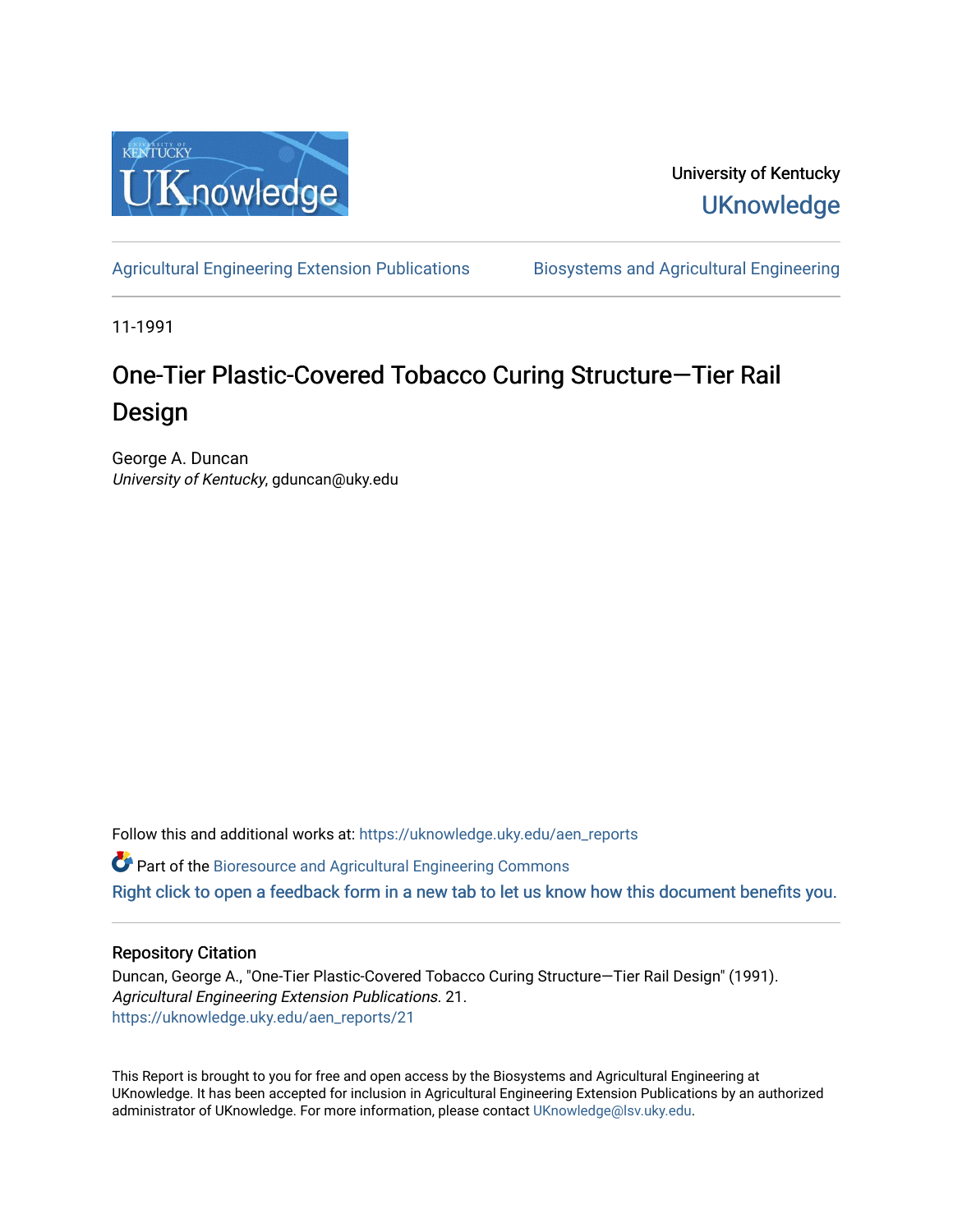# C O O P E R A T I V E E X T E N S I O N S E R V I C E UNIVERSITY OF KENTUCKY • COLLEGE OF AGRICULTURE



# **One-Tier Plastic-Covered Tobacco Curing Structure —Tier Rail Design**

*George A. Duncan, Extension Agricultural Engineer*

### *Introduction*

A tobacco grower occasionally has insufficient barn space to house his crop. This problem is especially severe when a barn is damaged or destroyed and cannot be repaired or replaced before harvest. Also, those leasing or having extra poundage may need short-term, low-cost housing.

Kentucky weather conditions are suited for curing in conventional barns as well as in other special structures with adequate covering and crop protection.

## *Curing Studies*

Simply constructed field scaffolds covered with temporary materials have often been used to cure burley tobacco in several areas of the world. The availability of durable polyethylene and other film in recent years has increased the practicality and reduced the risk of aircuring tobacco under plastic-covered structures.

In Kentucky, research studies have shown that the market value of stalk-cut burley cured under plastic is equivalent to tobacco cured in a conventional barn. Various studies where stalk-cut burley was cured on portable frames or field structures with a plastic roof and side curtains yielded the following results:

- Value differed little between tobacco cured under plastic at 4-inch and 5-inch stick spacing.
- With rails six feet above ground and the tips from one to two feet above the sod, tobacco from the tip and leaf positions was darkened during curing and graded about \$0.01 per pound lower. However, tobacco from the flying and lug positions was equivalent in condition and value to tobacco cured in a conventional barn.
- Color of plastic did not affect the value of cured tobacco, but dark or opaque plastic is preferred to keep the sunlight from "bleaching" the tobacco.
- Total labor for housing and taking down the tobacco was about 45 man-hours per acre, whereas the labor required for performing the same tasks by conventional practices was about 64 man-hours per acre. (This represents a 30% reduction in total labor.)
- Black 6-mil polyethylene plastic installed on the sidewalls with nailed battens did not fail during the curing season. Roof coverings continuously exposed for two seasons did not fail until the end of the second season.
- Temperatures and relative humidities recorded within the plastic-covered framework were nearly the same as those recorded outside.

# *Pole-Frame Curing Study*

A specially built, pole-type, low-cost structure was tested for housing and curing burley tobacco. Tier rails were eight feet above ground to allow a worker standing on a truck or wagon to conveniently house the crop. This also raised the tips off the sod sufficiently to ensure good ventilation under the tobacco.

The sod turf under the structure was mowed immediately before housing. Black 6-mil polyethylene plastic was installed with battens on 3:12 sloped rafters spaced four feet apart.

# *Labor Data*

Labor data are tabulated in Table 1. Field workers preferred working in the plastic-covered structure compared to a conventional barn.

*Adapted from Yoder, E.E. and W.H. Henson, Jr. "Curing tobacco in Plastic Covered Structures," ARS 42-179. Nov. 1970.*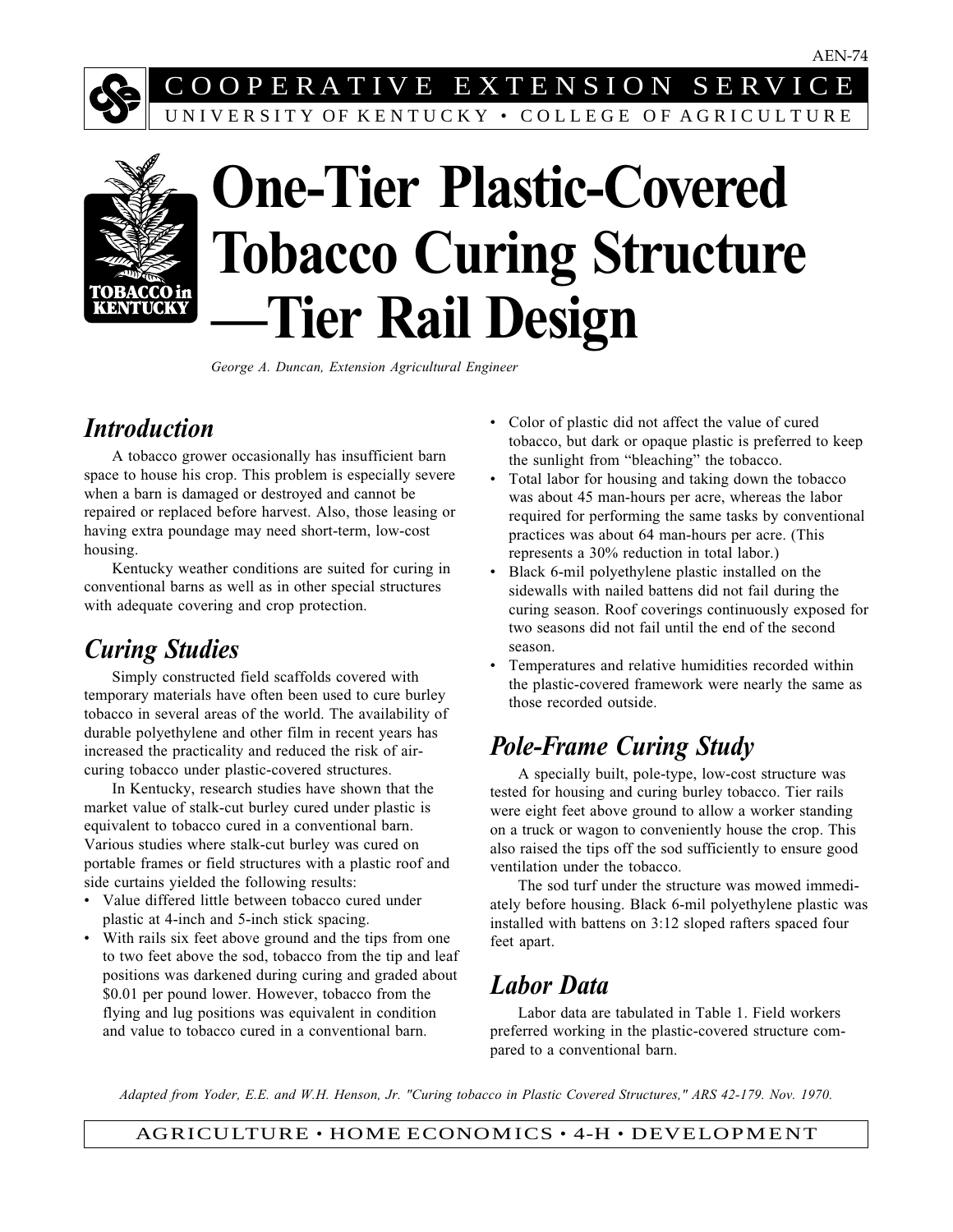#### **TABLE 1. LABOR REQUIRED TO HOUSE, CURE, AND TAKE DOWN TOBACCO IN A PLASTIC-COVERED STRUCTURE.**

| <b>ITEM</b>                           | MAN-<br><b>HOURS/AC<sup>a</sup></b> |
|---------------------------------------|-------------------------------------|
| Install roof plastic                  | 10.2                                |
| Transport tobacco 100 yards & house   | 22.6                                |
| Install sidewall and end wall plastic | 3.5                                 |
| Remove cured tobacco                  | 8.8 <sup>b</sup>                    |
| <b>TOTAL</b>                          | 45.1                                |

<sup>a</sup>Labor to construct the wooden structural framework and to remove used roof plastic is not included. **bIncludes removal of sidewall plastic.** 

#### *Plastic Performance*

Roof plastic expanded during hot days and sagged loosely between the rafters. The plastic contracted during cool days and became taut. Although the 6-mil black plastic remained intact throughout the curing season, a -8°F temperature during the following winter caused the plastic to contract enough to fail (split) in several places.

There was no evidence that sagging of the plastic between the rafters during warm weather caused any

problems. The excessive tightening of the plastic during the sub-zero winter might be solved by installing the plastic rather loosely during summer weather. In this way, black 6-mil roof plastic might be used for two seasons. Some newer types of woven and mesh reinforced plastic films on the market now would be even stronger for the roof covering. It does not seem practical to obtain multiple-year service from roof plastic by removing it from the structure at the end of each curing season and reinstalling it the following season.

Plastic along the sides of the structure can be removed at the end of the curing season, especially one or both sides for removing the cured tobacco. If battens for attaching this plastic are thick enough to withdraw the nails without breaking the battens, 6-mil sidewall plastic can be conveniently salvaged for reuse.

#### *Curing Results*

Cured leaves at stalk positions toward the tip of the plant were slightly darker than corresponding leaves cured in the conventional barn, resulting in a \$0.01 per pound lower market value for the tip grade. Since the tips were approximately three feet above the sod, the only apparent explanation for the darkened leaf is the high nightly humidity around the leaves and the high case of the tip leaves. Since the potential gain in value of this grade of tobacco was only \$17 per acre (at 1968 prices), there is no apparent justification for any additional investment or labor to correct the situation other than selecting a wellmowed site with good water drainage and air movement.



*Figure 1. Construction of a pole-type plastic-covered curing structure.*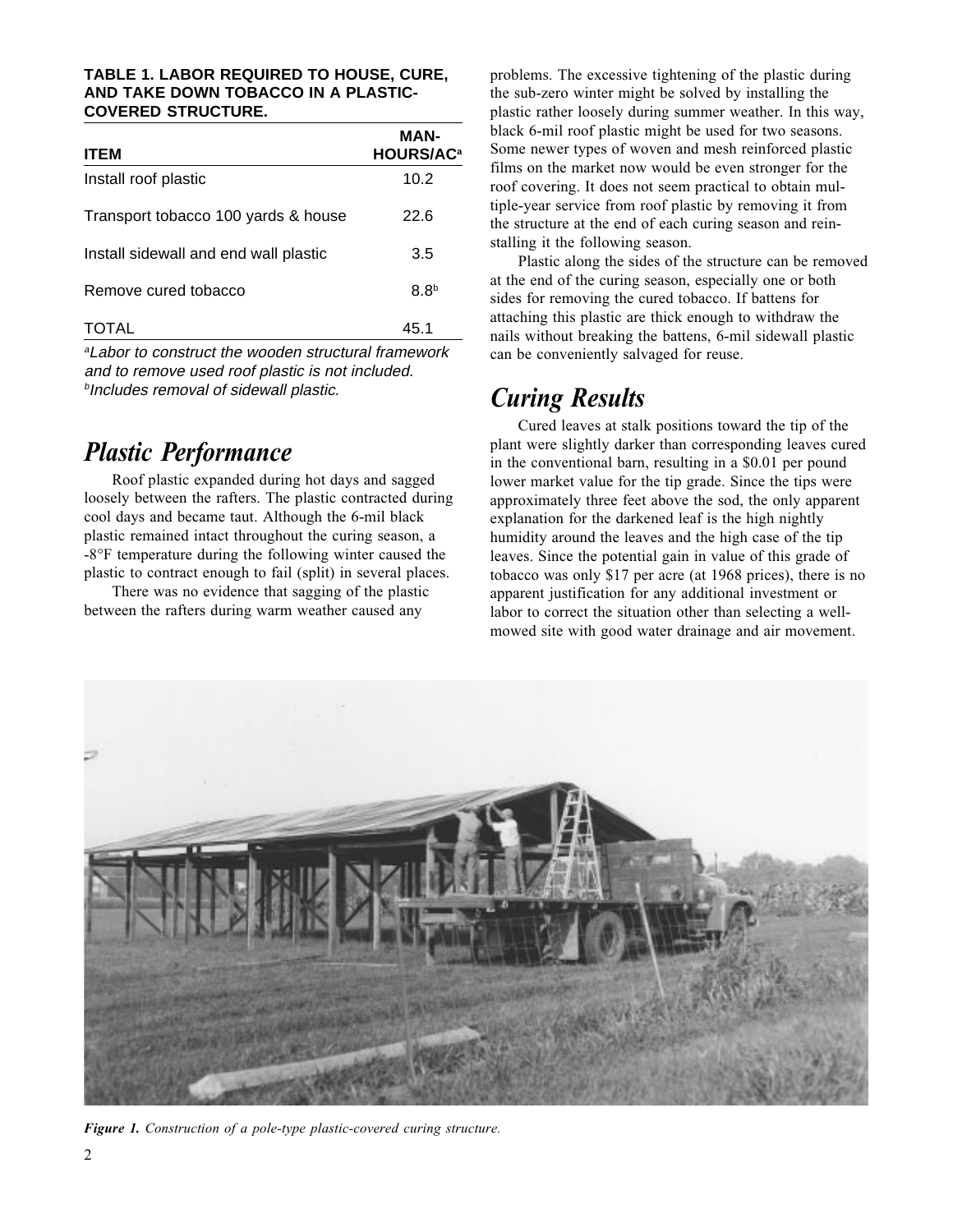

*Figure 2. Tobacco housed from wagon bed. The wagon can be pulled through the structure during housing if end boards are removed, and tobacco can be loaded from front to rear.*

## *Curing Guidelines*

When using such a field curing structure, the early harvested tobacco ought to be housed in the structure to achieve early curing and permit removal for stripping early in the fall before bad weather can affect the tobacco.

Such a structure offers the possibility of "doublebarning," or two or three weeks of "pre-curing" before taking the tobacco to a barn for closer spacing. This practice offers greater barn capacity for final curing.

# *Design for a Pole-Type Plastic-Covered Field Curing Structure*

The essential features of a plastic-covered field curing structure for short-term curing are shown in Figure 5. A list of materials is given in Table 2.

Lumber should be structurally sound. Poles should be treated with preservative if the structure is to be used for more than four to five seasons. Untreated lumber will seriously deteriorate in four to five years or longer if left uncovered and unprotected, especially if it is in contact with the ground.

Color of plastic is optional, but black will last longer against sunlight exposure.

Materials and dimensions may be varied in accordance with available new or used lumber. Regardless of structural revisions, the following specifications should be followed:

- For unbraced poles, hole depth should be at least three feet.
- Tier rails should be 7 1/2 feet or more above the ground.
- Rafters should be spaced approximately four feet apart. Rafter slope should be 3:12 or more to minimize water puddling in sagging plastic. Minimum vertical clearance between the upper face of the rafter and the end of



*Figure 3. During the first two to three weeks of curing, the sides and ends of the structure can be left open. After approximately three weeks of curing, sidewall and end wall plastic curtans are attached to the rails and rail supports with nailed battens to protect the dry tobacco.*

the tier rail should be about 1'-9". This is required to prevent plant stalks from puncturing the plastic. A rafter tie should be installed to prevent rafter separation at the ridge and to provide longitudinal reinforcement.

- The thickness of polyethylene plastic should be at least 6 mil. Other equivalent or better materials can be used. The plastic should be securely attached with nailed battens to structural members which are free of rough faces or sharp projections. Install the battens the full length of the ridge, fascias, and all rafters. Install roof plastic somewhat loosely during mild or warm weather to prevent excessive tautness during cold weather. Attach the sidewall plastic along the upper edge and at the poles. Roll the edges of roof plastic and wall plastic around the battens and then nail them to obtain uniform fastening.
- The rafter structure is not designed for a heavy snow or ice load (six inches of snow or more of depth or similar ice). Obviously no tobacco should be in the structure when such a snow or ice load occurs because plastic or rafters could fail under such conditions.



*Figure 4. Cured tobacco can be easily bulked onto a wagon when in case for transport to a stripping room.*